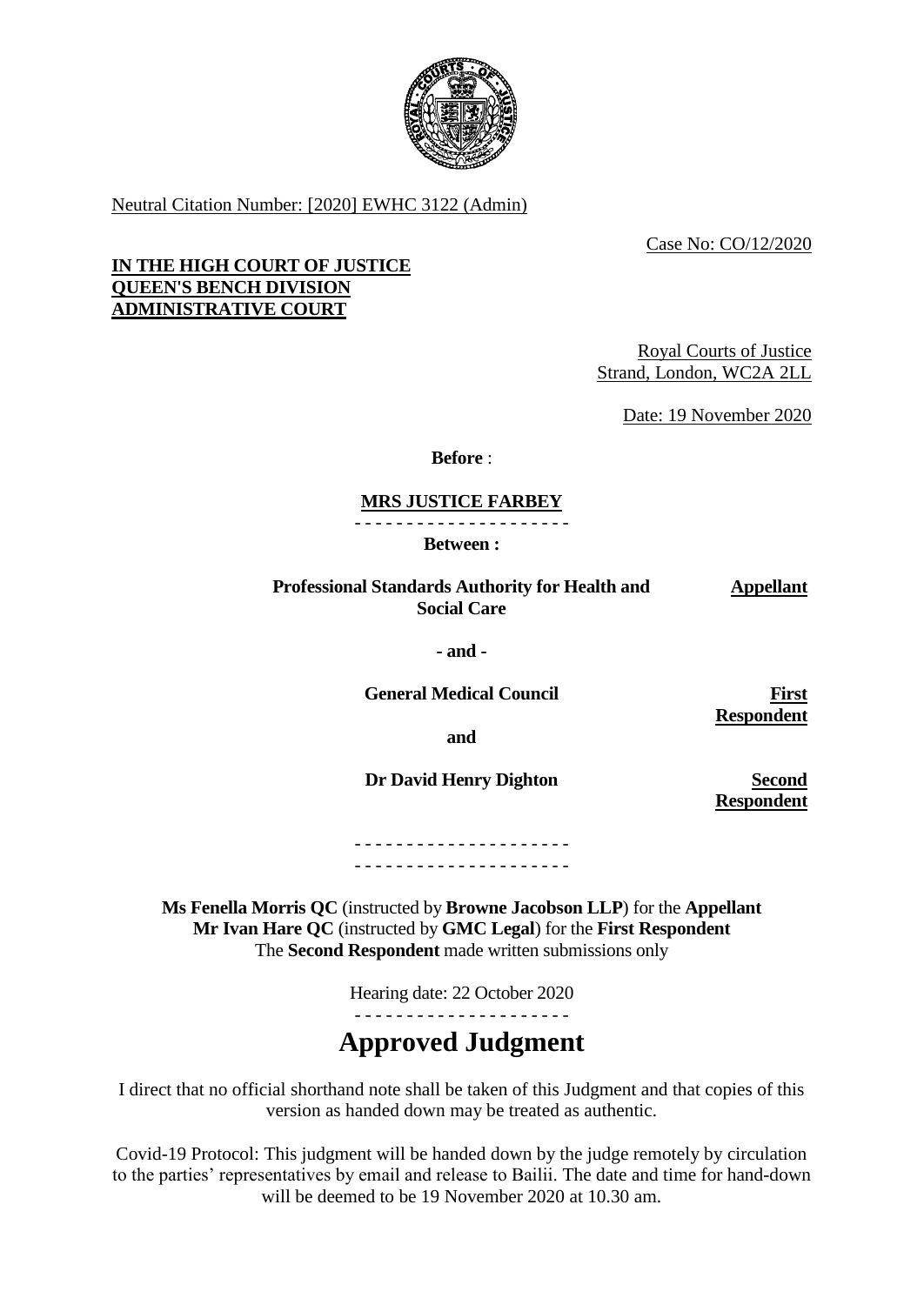# **Mrs Justice Farbey :**

# **Introduction**

- 1. This is an appeal by the Professional Standards Authority for Health and Social Care ("PSA") against a decision of the Medical Practitioners Tribunal ("MPT") of the General Medical Council ("GMC") which is the first respondent. The MPT determined that the second respondent (who was a cardiologist regulated by the GMC) should be suspended from the register for a period of one year following disciplinary proceedings in which he was found to have excessively prescribed potentially addictive drugs to a person whom I shall call Patient A.
- 2. The MPT determined that the second respondent's fitness to practise was impaired by reason of misconduct*.* In imposing a suspension as opposed to an erasure from the register, the MPT considered that the second respondent's conduct was not fundamentally incompatible with his inclusion on the medical register.
- 3. The PSA challenges the MPTs decision on the basis that the suspension order is an insufficient sanction for the protection of the public: the second respondent's registration ought to have been erased. There are three grounds of appeal. First, the MPT's approach to the imposition of the sanction was irrational and wrong. Secondly, the MPT failed to have sufficient regard to the relevant guidance on sanctions. Thirdly, the MPT took an irrational approach to the second respondent's insight into his misconduct.

## **Factual background**

- 4. The facts which gave rise to the MPT proceedings may be taken from the MPT's decision documents. The second respondent qualified as a doctor in 1966. His specialism was cardiology but he had a private practice as a General Practitioner ("GP"). He had undergone no formal GP training, which he regarded as unnecessary because of his work in general medicine and "the minor nature of his patients' ailments."
- 5. Patient A attended a consultation with the second respondent on 1 November 2011. In subsequent years until 2017, Patient A sought from him, and was on multiple occasions prescribed, the following drugs: zolpidem (a sleeping tablet); co-proxamol (a strong painkiller); dihydrocodeine (a strong painkiller); mirtazapine (an antidepressant); and diazepam (a tranquiliser).
- 6. Over the same period, Patient A also obtained multiple prescriptions from her GP for drugs including antidepressants, zolpidem, dihydrocodeine and diazepam. On 23 June 2017, Patient A was diagnosed with (among other things) prescription drug dependency. The second respondent has in the past confirmed in writing that he was aware from the start that Patient A demonstrated the behaviour of an addict.
- 7. In 2011, the second respondent was issued with a letter of advice from the GMC relating to his prescribing. In 2016, he appeared before the GMC's Investigation Committee and was issued with a warning relating to his prescribing of benzodiazepines.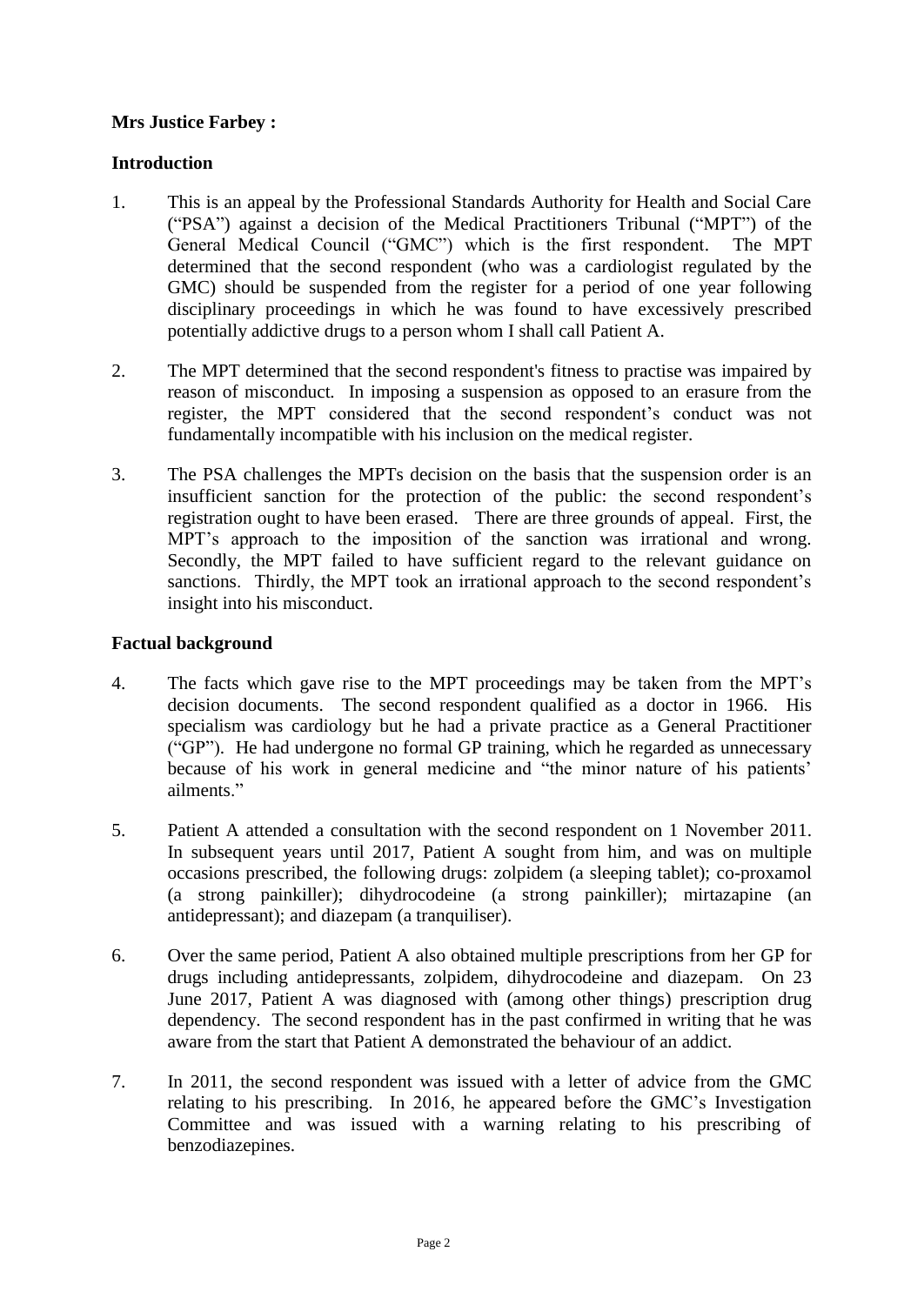- 8. The proceedings before the MPT took place between 25 February and 15 March 2019, and then 28 October to 29 October 2019. Before the MPT, the GMC made numerous allegations of misconduct which need only be broadly summarised for present purposes. In essence, it was alleged that the second respondent had prescribed excessively a number of different drugs to Patient A; had failed adequately to assess or appropriately refer her to mental health services; kept inadequate records; failed to inform Patient A's GP that he had issued Patient A with prescriptions; and lacked adequate expertise to treat her. The allegations were (save in one immaterial respect) either admitted by the second respondent or found proved.
- 9. On the basis of the facts which it had found proved, the MPT determined that the second respondent's actions amounted to misconduct. It went on to consider whether his fitness to practise was currently impaired by reason of misconduct, balancing the various factors which it regarded as weighing for and against impairment. The MPT expressed grave concerns in relation to the second respondent's poor practice over a six-year period despite an advice letter in 2011 and a warning in 2016. It described his lack of insight as "intractable" such that "he is unlikely to remediate and there is a material risk of repetition." The combination of lack of insight, unfocused training, lack of any apology and lack of reflective practice meant that the risk of repetition could not be regarded as low. The MPT concluded that the second respondent's fitness to practise was impaired.
- 10. On the final day of the hearing, the MPT considered sanction. At that stage, the second respondent supplied two statements and gave oral evidence. He said that he had stopped work as a GP on 18 December 2018 because of a discussion with an adviser from the Care Quality Commission who had impressed upon him that GP work was a speciality and that his experience was limited.
- 11. The second respondent said that he had experience of prescribed drugs, in particular lorazepam, from his time working at Charing Cross Hospital in the 1970s. He had no experience of dealing with addicted patients and their needs. He had been deceived by Patient A who was "clever and manipulative." By prescribing drugs in a manner that was different to established practice, he was "trying to make an academic point." For the first time, he apologised to the GMC for his errors. He had not apologised to Patient A, saying that she was happy with her treatment. He rejected the suggestion that he posed a risk to patients in the future: he had removed "all contentious issues."
- 12. In reaching its conclusion on the appropriate sanction, the MPT considered the relevant guidance. It weighed the mitigating and aggravating factors in the case. As regards mitigating factors, the second respondent had made some admissions to misconduct. During the course of a long career, he had received no complaints from patients. Patient A had been complimentary about him.
- 13. As regards aggravating factors, the MPT emphasised the second respondent's intractable lack of insight. He had prescribed excessive drugs without informing Patient A's GP over a sustained period of time when he knew that she was a vulnerable patient at risk of overdose. He had blamed Patient A rather than recognising her behaviour as symptomatic of addiction. Patient A was not an isolated case: by his own admission, the second respondent had prescribed benzodiazepines on a long-term basis to 20 other patients.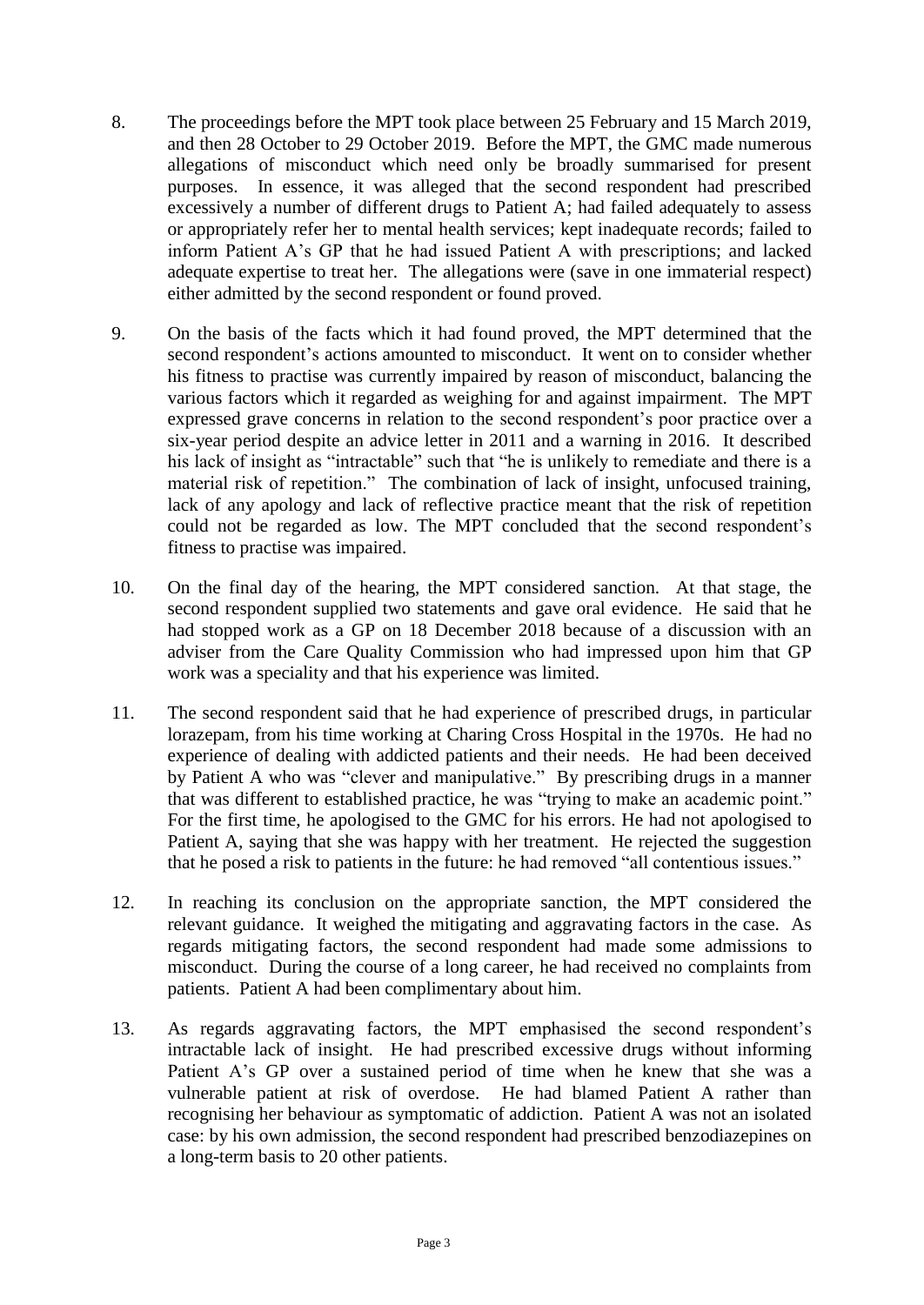- 14. In reaching its decision to impose a suspension order, the MPT gave decisive weight to the fact that the second respondent had ceased to practise as a GP. For this reason, it held that his conduct was not fundamentally incompatible with his inclusion on the medical register.
- 15. By notice and grounds of appeal filed on 3 January 2020, the present appeal was launched. On 27 February 2020, the GMC's Case Examiners decided to allow the second respondent's application for voluntary erasure. On 6 March 2020, the GMC informed the parties that this decision would (in effect) be stayed pending the determination of this appeal. The PSA's position is that the MPT's order, even if now coupled with voluntary erasure, would be insufficient for the protection of the public. A court-imposed erasure is necessary in light of the importance of upholding confidence in the medical profession and the importance of the maintenance of standards.

# **Legal framework**

## *The High Court's jurisdiction*

- 16. The PSA may refer a suspension decision of a MPT to the High Court if it considers that the decision is not sufficient for the protection of the public (section 29(4) of the National Health Service Reform and Health Care Professions Act 2002). The protection of the public includes not only matters relating to the health, safety and well-being of the public but also the maintenance of public confidence in the medical profession and the maintenance of proper professional standards and conduct (section 29(4A) of the 2002 Act).
- 17. The court will treat any such reference as an appeal against the relevant decision (section 29(7) of the 2002 Act). The proceedings will be governed by CPR Part 52. The court's consideration is therefore limited to a review of the decision and is not a rehearing  $(CPR 52.21(1))$ . An appeal will be allowed if the panel's decision is "wrong" or "unjust because of a serious procedural or other irregularity in the proceedings" (CPR 52.2(3)).

#### *The correct approach to the MPT's findings*

18. The approach that the court should take to the factual findings and evaluative assessments of the specialist MPT is well-established in case law and is not in dispute. It has recently been summarised by Foster J in *Professional Standards Authority for Health and Social Care v Health and Care Professions Council & Andrews* [2020] EWHC 1906 (Admin). The summary includes the following propositions (at para 3 of the judgment):

> "(b) The court, as any appeal court, will correct material errors of fact and law but be very cautious about upsetting conclusions of primary fact particularly when dependent on an assessment of credibility of witnesses, whom the Tribunal has had the advantage of seeing and hearing (see *Assicurazioni Generali SPA v. Arab Insurance Group* (Practice Note: [2002] EWCA Civ 1642); *Southall v. GMC* [2010] EWCA Civ 407, [2010] 2 FLR 1550); although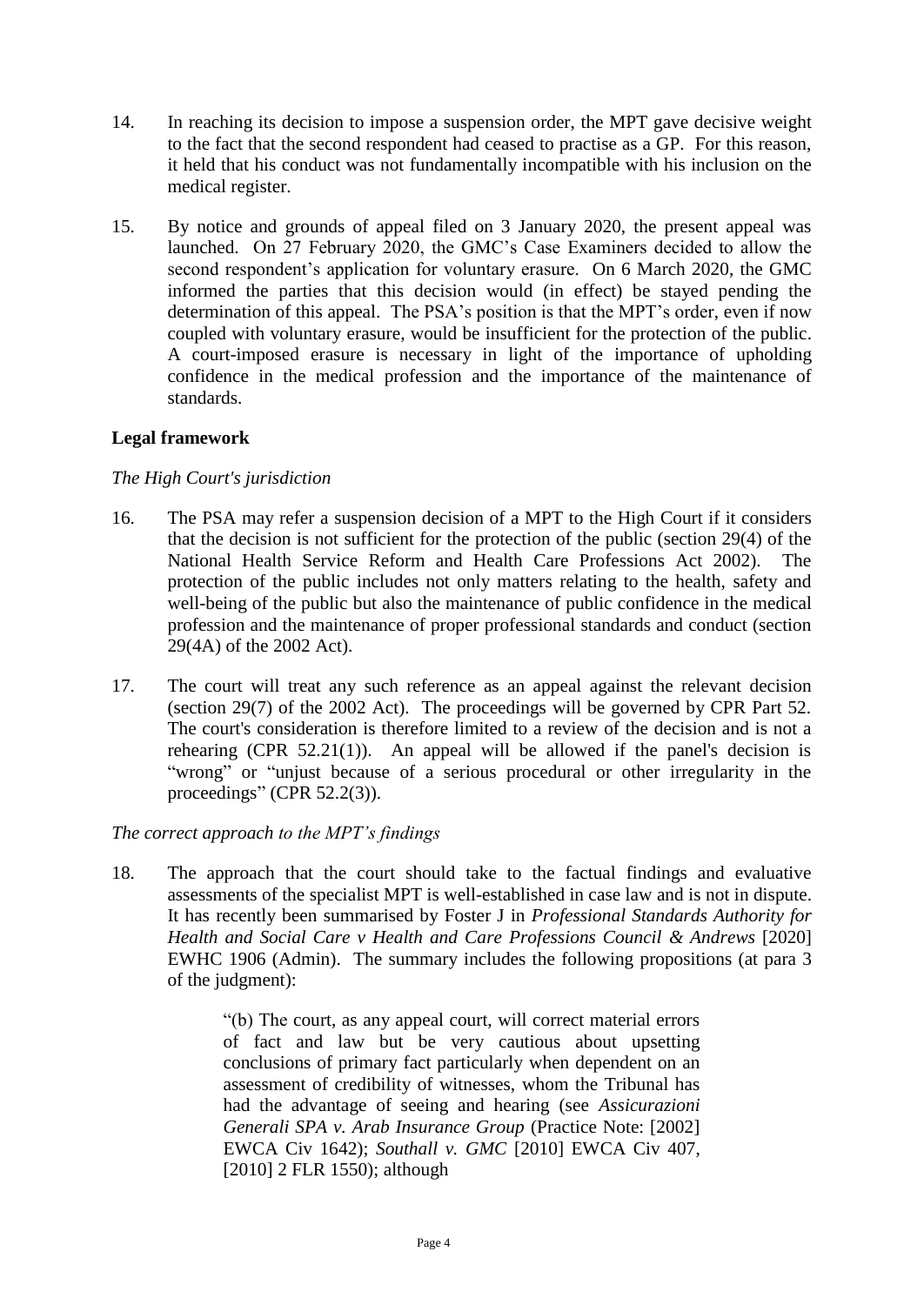(c) An appeal court may draw any inferences of fact which it considers justified on the evidence (CPR 52.11(4)).

(d) An appellate court approaches Tribunal determinations about what constitutes serious misconduct or what impairs a person's fitness to practise or what is necessary to maintain public confidence and proper standards in a profession with diffidence (*Fatnani and Raschi v. GMC* [2007] 1 WLR 1460; *Khan v. General Pharmaceutical Council* [2016] UKSC 64, [2017] 1WLR 1693).

(e) This approach applies also to questions of sanction, which are similarly evaluative (*ibidem*, and see *Bawa-Garba* [2018] EWCA Civ 1879); although

(f) Certain matters such as dishonesty or sexual misconduct may enable a court to assess what is needed to protect the public or maintain reputation more easily for itself and, therefore, attach less weight to the Tribunal's expertise (*Council for the Regulation of Healthcare Professionals v. The GMC and Southall* [2005] EWHC 579 Admin; [2005] Lloyd's Rep Med 365, para.11; *Khan* at para.36)".

#### **GMC guidance on the duties of doctors**

19. In guidance entitled "Good Medical Practice" (25 March 2013; updated 29 April 2014 and 29 April 2019), the GMC stipulates that doctors are subject to a number of overriding duties which they must perform. Paragraph 15 states:

"…If you assess, diagnose or treat patients, you must:

a. adequately assess the patient's conditions, taking account of their history (including the symptoms and psychological, spiritual, social and cultural factors), their views and values; where necessary, examine the patient

b. promptly provide or arrange suitable advice, investigations or treatment where necessary

c. refer a patient to another practitioner when this serves the patient's needs".

20. Paragraph 16 states that doctors are under a duty to:

"prescribe drugs or treatment, including repeat prescriptions, only when you have adequate knowledge of the patient's health and are satisfied that the drugs or treatment serve the patient's need".

21. In guidance entitled "Good Practice in Prescribing Medicines" (September 2008) that was applicable at the material time, the GMC stipulated that: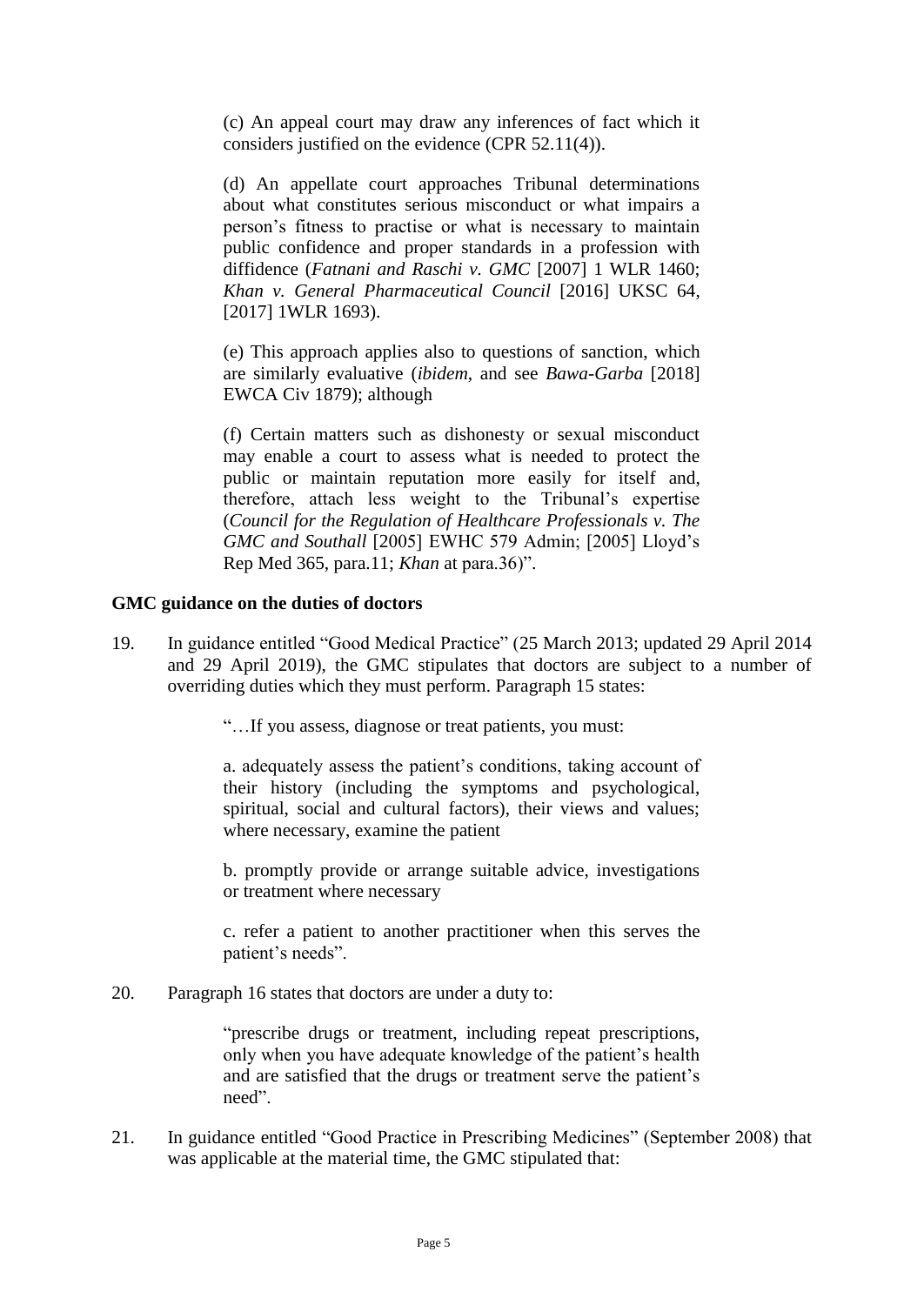"8. If you are not the patient's general practitioner and you accept a patient for treatment without a referral from the patient's general practitioner, then you must:

(a) explain to the patient the importance and benefits of keeping their general practitioner informed

(b) inform the patient's general practitioner, unless the patient objects

(c) where possible, inform the patient's general practitioner before any treatment is started, unless the patient objects to this disclosure.

9. If the patient does not want their general practitioner to be informed, or has no general practitioner, then you must:

(a) take steps to ensure that the patient is not suffering from any medical condition or receiving any other treatment that would make the prescription of any medicines unsuitable or dangerous

(b) take responsibility for providing all necessary aftercare for the patient until another doctor agrees to take over".

#### **Guidance on sanctions**

22. The GMC has issued guidance on sanctions for members of medical practitioners tribunals and for GMC decision-makers. The sanctions guidance contained the following provisions at the time that is material to this appeal:

> "107. The tribunal may erase a doctor from the medical register in any case – except one that relates solely to the doctor's health and/or knowledge of English – where this is the only means of protecting the public.

> 108. Erasure may be appropriate even where the doctor does not present a risk to patient safety, but where this action is necessary to maintain public confidence in the profession. For example, if a doctor has shown a blatant disregard for the safeguards designed to protect members of the public and maintain high standards within the profession that is incompatible with continued registration as a doctor.

> 109. Any of the following factors being present may indicate erasure is appropriate (this list is not exhaustive).

> a. A particularly serious departure from the principles set out in Good Medical Practice where the behaviour is fundamentally incompatible with being a doctor.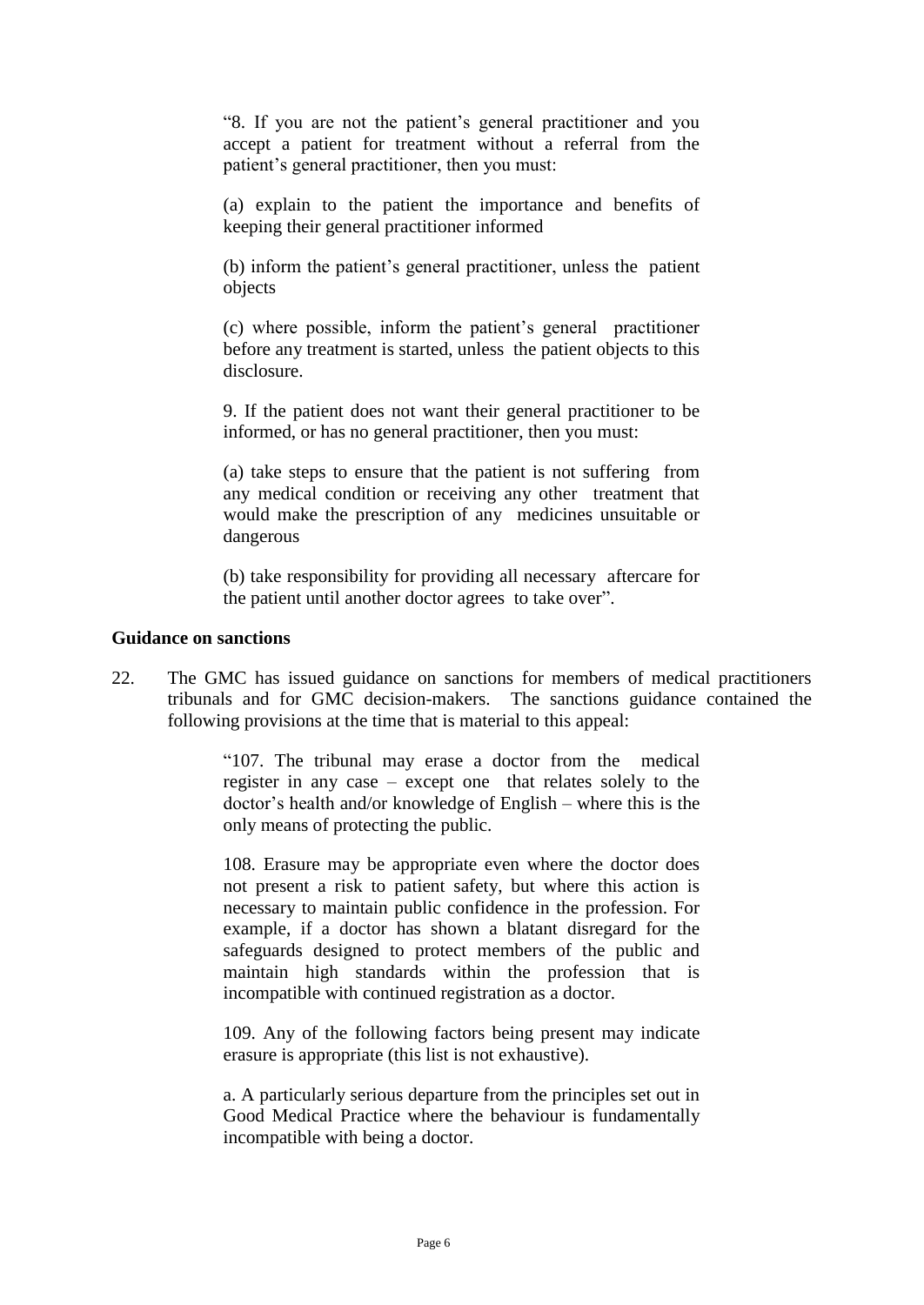b. A deliberate or reckless disregard for the principles set out in Good Medical Practice and/or patient safety.

...

d. Abuse of position/trust ... the public's trust in the profession.

...

j. Persistent lack of insight into the seriousness of their actions or the consequences".

- 23. Paragraph 129 of the sanctions guidance emphasises the particular gravity of cases where "there is a deliberate or reckless disregard for patient safety."
- 24. The sanctions guidance makes further express reference to the importance of a registrant's insight into his or her misconduct:

130. A particularly important consideration in these cases is whether a doctor has developed insight or has the potential to develop, insight into these failures. Where insight is not evident, it is likely that conditions on registration or suspension may not be appropriate or sufficient.

...

132. However, there are some cases where a doctor's failings are irremediable. This is because they are so serious or persistent that, despite steps subsequently taken, action is needed to maintain public confidence. This might include where a doctor knew, or ought to have known, they were causing harm to patients and should have taken earlier steps to prevent this."

# **The parties' submissions**

- 25. In submissions on behalf of the PSA, Ms Fenella Morris QC (who did not appear before the MPT) emphasised the gravity of the MPT's findings of fact. The second respondent had prescribed addictive medicines to a vulnerable patient whom he considered demonstrated addictive behaviour. He had done so over a long period of time, failing to take the usual precautions in terms of assessment, recording, communicating with her GP or referring her to a psychiatrist. The MPT found that this placed the patient at real risk of harm, including death. It found that the second respondent did this in the face of extensive and clear regulatory guidance to the contrary and despite receiving from the GMC advice and a warning for similar conduct. The second respondent had followed that pattern of prescribing in respect of at least 20 other patients.
- 26. While recognising that questions of sanction are evaluative and so to be generally approached with appropriate respect in this court (see the *Andrews* case above), Ms Morris submitted that the particular questions raised in the present appeal were not narrow clinical questions or matters of the MPT's expertise. As she put it, everyone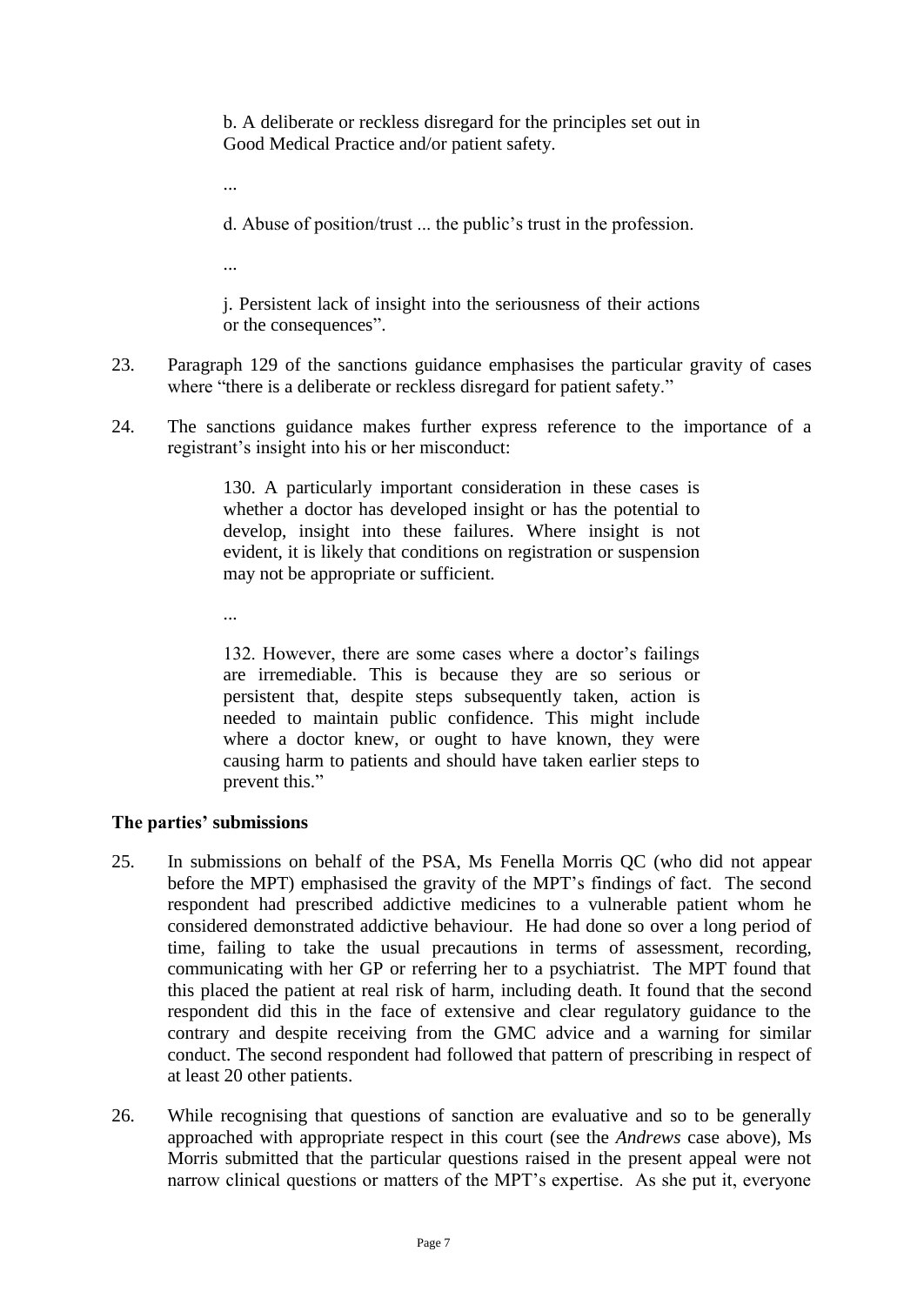can understand why a doctor should not prescribe excessive medication to an addict. The risk to the public from the second respondent included his entrenched attitude that he could ignore or disavow regulatory standards or practices because he had his own ideas about medical practice. This attitudinal failing – which had not changed despite previous advice and a warning – can be assessed in this court as effectively as it can be assessed in the MPT.

- 27. Under Ground 1, Ms Morris submitted that no reasonable MPT could have found that the second respondent's conduct was anything other than fundamentally incompatible with continuing to practise as a doctor. The MPT found that the conduct to which the proceedings before it related involved breaches of fundamental tenets of the profession. Prescribing is at the heart of medical practice and it is a fundamental requirement that it be done safely.
- 28. Under Ground 2, Ms Morris submitted that the MPT had not properly applied the relevant sanctions guidance. The number of the indicators for erasure that were applicable, and their seriousness, ought to have driven the MPT to impose erasure.
- 29. Under Ground 3, Ms Morris submitted that the MPT was irrational to conclude that the second respondent should be suspended when, on its own findings, his lack of insight was intractable. Given the force of that finding, the MPT could not reasonably conclude that there was any real prospect of remediation. In the absence of any prospect of change, only erasure would protect the public.
- 30. On behalf of the GMC, Mr Ivan Hare QC (who did not appear before the MPT) made no submissions on the grounds of appeal. The GMC had submitted to the MPT that the appropriate sanction was one of suspension and it would now be satisfied with the second respondent's voluntary erasure. In response to questions from me, Mr Hare observed that, although the GMC had submitted to the MPT that suspension was appropriate, the MPT was not constrained by the GMC's view. The MPT is quasiindependent of the GMC and exercises its own discretion. He confirmed that the subsequent decision of the GMC Case Examiners to accept the second respondent's application for voluntary erasure had been stayed pending the resolution of this appeal, in order that the court's powers should not be constrained by any development outside court.
- 31. The GMC's present view of the second respondent's situation is that voluntary erasure protects the public interest. If the second respondent were ever to wish to practise as a doctor again, he would need to apply for fresh registration, which would not be permitted if he were considered to be a risk to patients. Both the MPT's findings and the GMC's voluntary erasure decision will be a matter of public record: there can be no question of any lack of transparency about his history.
- 32. Although represented by counsel before the MPT, the second respondent did not appear before me but relied on a letter from his solicitors dated 20 April 2020 accompanied by a bundle of documents. The second respondent is concerned that the PSA has persisted with legal proceedings when it is not clear how a court-imposed erasure would provide more protection for the public than the grant of voluntary erasure by the GMC. The solicitors submit that voluntary erasure will protect the public because the second respondent will no longer be registered if his name is erased pursuant to the Case Examiners' decision. If the second respondent were to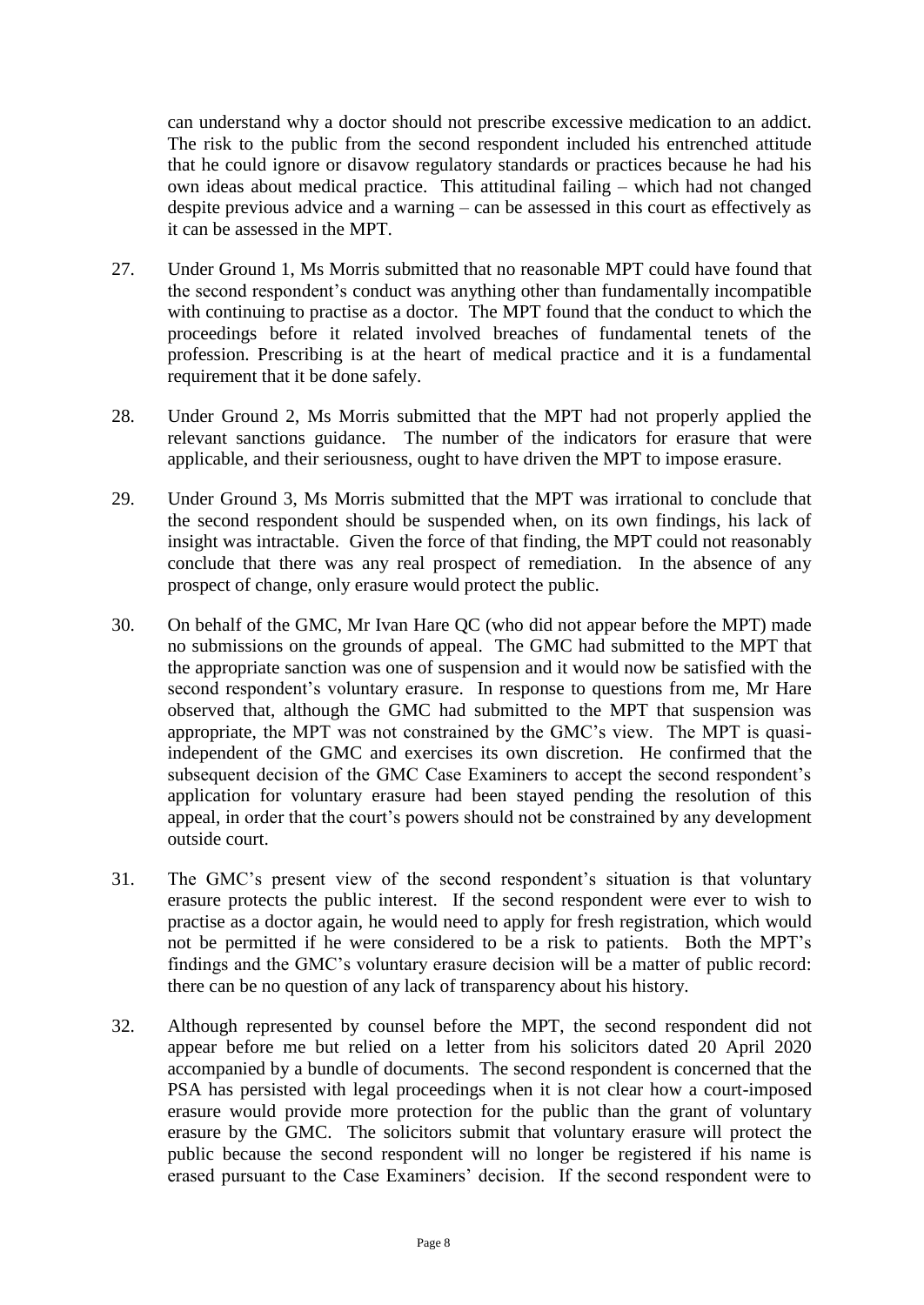apply to be restored to the register (which he does not propose to do), the burden would rest on him to demonstrate his fitness to practise without restriction. The second respondent invites the court to direct the GMC to implement the Case Examiners' decision granting voluntary erasure which would make the present appeal otiose.

## **Analysis and conclusions**

- 33. I do not accept the second respondent's submission that this appeal is otiose because the GMC is willing to grant his application for voluntary erasure. The appeal is properly brought before the court and I have jurisdiction to determine it. Parliament's intention in bestowing the appeal right could be frustrated if a registrant could avoid the scrutiny of an appeal by deciding to opt for voluntary erasure.
- 34. The second respondent submitted to the MPT that it would be a sufficient sanction that his registration be subject to conditions. That was plainly unrealistic. Although the GMC submitted that a suspension should be imposed, the MPT was bound to apply the relevant guidance properly. It was under a duty to reach its own decision on sanction in a way that would protect the public.
- 35. In my judgment, the MPT was wrong to conclude that the second respondent need not be erased from the register. For the reasons advanced by Ms Morris, its conclusion was unreasonable and its reasoning was flawed. The second respondent's willingness to give up practice as a GP cannot reasonably be regarded as weighing decisively in favour of his suspension and against his erasure. As Ms Morris submitted, he has only decided to give up what he should not have been doing in the first place. This factor cannot reasonably outweigh the numerous other findings of the MPT which weigh in favour of erasure.
- 36. The MPT found that the second respondent was not competent and lacked expertise to prescribe drugs to Patient A. The second respondent's sustained, excessive prescription of drugs to a vulnerable patient in an area of medicine beyond his expertise placed Patient A at risk of harm including death. Conduct which puts patient safety at risk is a breach of an overriding duty of doctors in any branch of medicine (see para 15 of "Good Medical Practice" above). It undermines public confidence in the profession (see para 108 of the sanctions guidance above).
- 37. The MPT found that the second respondent's misconduct was deliberate. He prescribed drugs in excessive quantities in the knowledge that Patient A was an addict and vulnerable to accidental or deliberate overdose (contrary to para 16 of "Good Medical Practice" above). He failed to inform her GP of those prescriptions (contrary to para 8 of "Good Practice in Prescribing Medicine" above). As a result, there was no protection against the risk that she would seek the same medication from a second source as part of her addictive behaviour. The MPT concluded that he had demonstrated a "blatant disregard for safeguards and jeopardised [Patient A's] wellbeing." In my judgment, the MPT's findings of deliberate, risky actions are inconsistent with continued registration as a doctor - as indicated in paras 108, 109 and 129 of the sanctions guidance above.
- 38. The MPT found that the second respondent had shown no insight into his misconduct. He believed that there was no wrongdoing on his part, blaming Patient A for what he